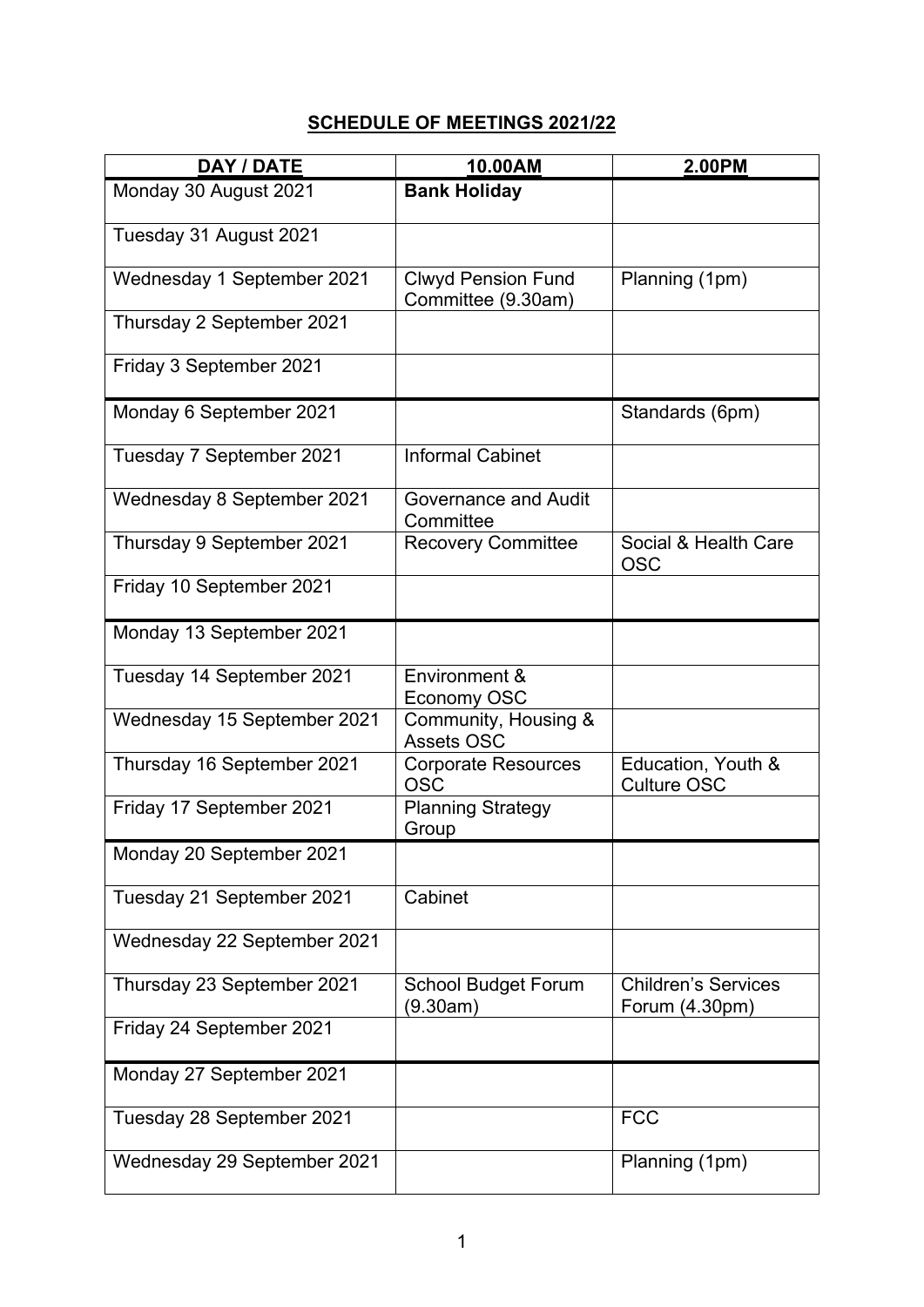| Thursday 30 September 2021 |                                          | <b>Constitution and</b><br><b>Democratic Services</b> |
|----------------------------|------------------------------------------|-------------------------------------------------------|
| Friday 1 October 2021      |                                          |                                                       |
| Monday 4 October 2021      |                                          | <b>Standards (Provisional</b><br>6pm)                 |
| Tuesday 5 October 2021     | <b>Informal Cabinet</b>                  |                                                       |
| Wednesday 6 October 2021   | <b>Licensing Committee</b>               |                                                       |
| Thursday 7 October 2021    | <b>Recovery Committee</b>                | SACRE (4pm)                                           |
| Friday 8 October 2021      |                                          |                                                       |
| Monday 11 October 2021     |                                          |                                                       |
| Tuesday 12 October 2021    | Environment &<br>Economy OSC             |                                                       |
| Wednesday 13 October 2021  | Community, Housing &<br>Assets OSC       |                                                       |
| Thursday 14 October 2021   | <b>Corporate Resources</b><br><b>OSC</b> |                                                       |
| Friday 15 October 2021     |                                          |                                                       |
| Monday 18 October 2021     |                                          |                                                       |
| Tuesday 19 October 2021    | Cabinet                                  | FCC (Annual<br>Performance Report)                    |
| Wednesday 20 October 2021  |                                          |                                                       |
| Thursday 21 October 2021   |                                          | Education, Youth &<br><b>Culture OSC</b>              |
| Friday 22 October 2021     |                                          |                                                       |
| Monday 25 October 2021     | <b>SCHOOL HOLIDAYS</b>                   |                                                       |
| Tuesday 26 October 2021    | <b>SCHOOL HOLIDAYS</b>                   |                                                       |
| Wednesday 27 October 2021  | <b>SCHOOL HOLIDAYS</b>                   | Planning (1pm)                                        |
| Thursday 28 October 2021   | <b>SCHOOL HOLIDAYS</b>                   |                                                       |
| Friday 29 October 2021     | <b>SCHOOL HOLIDAYS</b>                   |                                                       |
| Monday 1 November 2021     |                                          | Standards (6pm)                                       |
| Tuesday 2 November 2021    | <b>Informal Cabinet</b>                  |                                                       |
|                            |                                          |                                                       |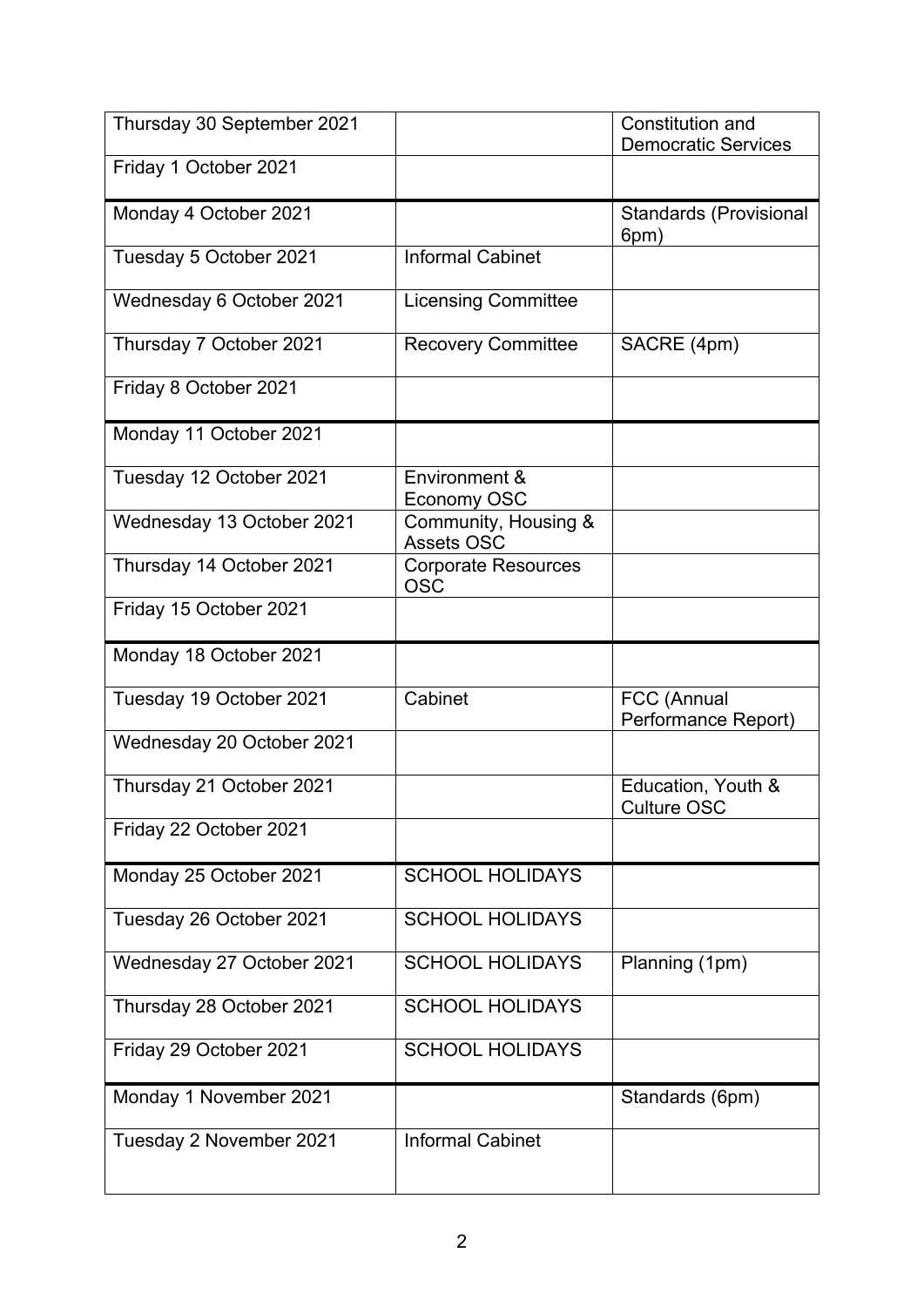| Wednesday 3 November 2021  |                                                 |                                              |
|----------------------------|-------------------------------------------------|----------------------------------------------|
| Thursday 4 November 2021   | Social & Health Care<br><b>OSC</b>              | <b>Recovery Committee</b>                    |
| Friday 5 November 2021     |                                                 |                                              |
| Monday 8 November 2021     |                                                 |                                              |
| Tuesday 9 November 2021    | Environment &<br>Economy OSC                    |                                              |
| Wednesday 10 November 2021 | <b>Clwyd Pension Fund</b><br>Committee (9.30am) | Community, Housing<br>& Assets OSC           |
| Thursday 11 November 2021  | <b>Corporate Resources</b><br><b>OSC</b>        | Education<br>Consultative<br>Committee       |
| Friday 12 November 2021    | <b>Planning Strategy</b><br>Group               |                                              |
| Monday 15 November 2021    |                                                 |                                              |
| Tuesday 16 November 2021   | Cabinet                                         |                                              |
| Wednesday 17 November 2021 | <b>Governance and Audit</b><br>Committee        | Constitution &<br><b>Democratic Services</b> |
| Thursday 18 November 2021  |                                                 | <b>Children's Services</b><br>Forum (4.30pm) |
| Friday 19 November 2021    |                                                 |                                              |
| Monday 22 November 2021    |                                                 |                                              |
| Tuesday 23 November 2021   |                                                 |                                              |
| Wednesday 24 November 2021 |                                                 | Planning (1pm)                               |
| Thursday 25 November 2021  |                                                 | SACRE (4pm)                                  |
| Friday 26 November 2021    |                                                 |                                              |
| Monday 29 November 2021    |                                                 |                                              |
| Tuesday 30 November 2021   | <b>Informal Cabinet</b>                         |                                              |
| Wednesday 1 December 2021  |                                                 |                                              |
| Thursday 2 December 2021   | <b>Recovery Committee</b>                       | Education, Youth &<br><b>Culture OSC</b>     |
| Friday 3 December 2021     |                                                 |                                              |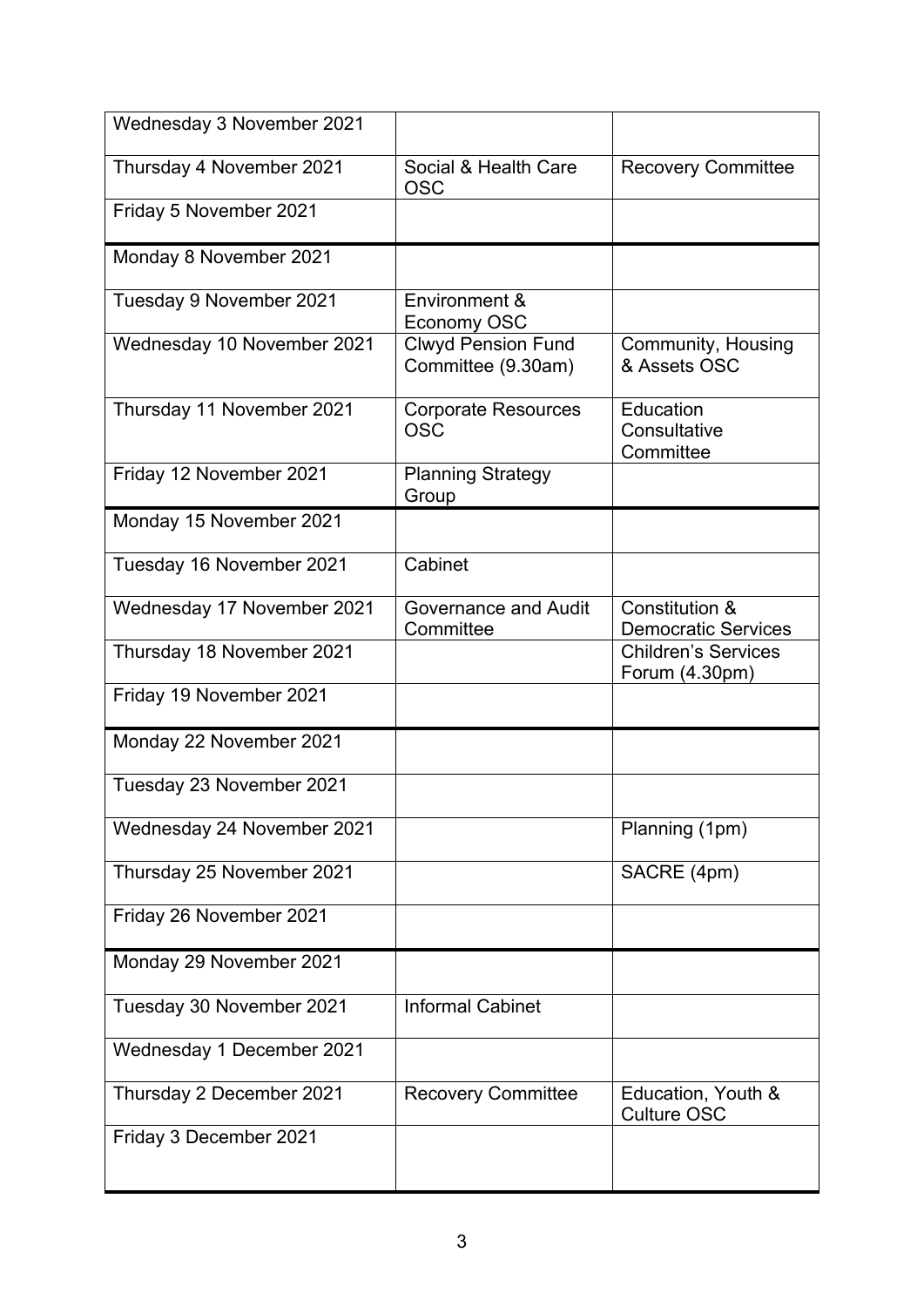| Monday 6 December 2021     |                                                   | <b>Standards (Provisional</b><br>6pm) |
|----------------------------|---------------------------------------------------|---------------------------------------|
| Tuesday 7 December 2021    | Environment &<br>Economy OSC                      | <b>FCC</b>                            |
| Wednesday 8 December 2021  | Community, Housing &<br><b>Assets OSC</b>         |                                       |
| Thursday 9 December 2021   | <b>Corporate Resources</b><br><b>OSC</b>          | Social & Health Care<br><b>OSC</b>    |
| Friday 10 December 2021    |                                                   |                                       |
| Monday 13 December 2021    |                                                   |                                       |
| Tuesday 14 December 2021   | Cabinet                                           |                                       |
| Wednesday 15 December 2021 |                                                   | Planning (1pm)                        |
| Thursday 16 December 2021  |                                                   |                                       |
| Friday 17 December 2021    |                                                   |                                       |
| Monday 20 December 2021    |                                                   |                                       |
| Tuesday 21 December 2021   |                                                   |                                       |
| Wednesday 22 December 2021 |                                                   |                                       |
| Thursday 23 December 2021  | <b>SCHOOL HOLIDAYS</b>                            |                                       |
| Friday 24 December 2021    | <b>SCHOOL HOLIDAYS</b>                            |                                       |
| Monday 27 December 2021    | <b>SCHOOL HOLIDAYS</b><br><b>Bank Holiday</b>     |                                       |
| Tuesday 28 December 2021   | <b>SCHOOL HOLIDAYS</b><br><b>Bank Holiday</b>     |                                       |
| Wednesday 29 December 2021 | <b>SCHOOL HOLIDAYS</b>                            |                                       |
| Thursday 30 December 2021  | <b>SCHOOL HOLIDAYS</b>                            |                                       |
| Friday 31 December 2021    | <b>SCHOOL HOLIDAYS</b>                            |                                       |
| Monday 3 January 2022      | <b>SCHOOL HOLIDAYS</b><br><b>Bank Holiday</b>     |                                       |
| Tuesday 4 January 2022     | <b>SCHOOL HOLIDAYS</b>                            |                                       |
| Wednesday 5 January 2022   | <b>SCHOOL HOLIDAYS</b><br><b>Informal Cabinet</b> |                                       |
| Thursday 6 January 2022    | <b>Recovery Committee</b>                         |                                       |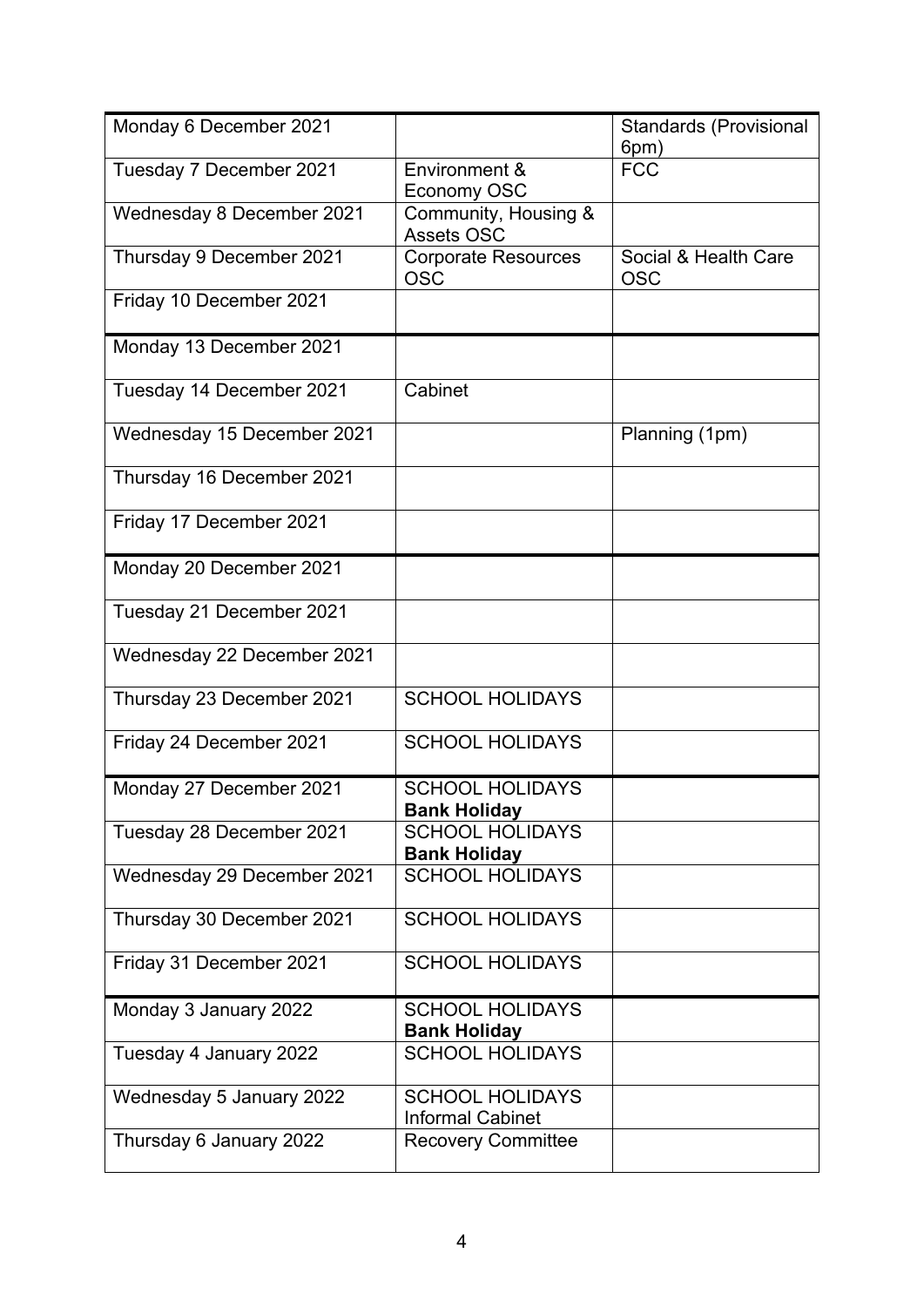| Friday 7 January 2022     |                                                 |                                              |
|---------------------------|-------------------------------------------------|----------------------------------------------|
| Monday 10 January 2022    |                                                 | Standards (6pm)                              |
| Tuesday 11 January 2022   | Environment &<br>Economy OSC                    |                                              |
| Wednesday 12 January 2022 | Community, Housing &<br><b>Assets OSC</b>       | Planning (1pm)                               |
| Thursday 13 January 2022  | <b>Corporate Resources</b><br><b>OSC</b>        |                                              |
| Friday 14 January 2022    |                                                 |                                              |
| Monday 17 January 2022    |                                                 |                                              |
| Tuesday 18 January 2022   | Cabinet                                         |                                              |
| Wednesday 19 January 2022 |                                                 | <b>Children's Services</b><br>Forum (4.30pm) |
| Thursday 20 January 2022  | <b>School Budget Forum</b><br>(9.30am)          | Social & Health Care<br><b>OSC</b>           |
| Friday 21 January 2022    |                                                 |                                              |
| Monday 24 January 2022    |                                                 |                                              |
| Tuesday 25 January 2022   |                                                 | <b>FCC</b>                                   |
| Wednesday 26 January 2022 | <b>Governance and Audit</b><br>Committee        | Constitution &<br><b>Democratic Services</b> |
| Thursday 27 January 2022  |                                                 | <b>Planning Strategy</b><br>Group            |
| Friday 28 January 2022    |                                                 |                                              |
| Monday 31 January 2022    |                                                 |                                              |
| Tuesday 1 February 2022   | <b>Informal Cabinet</b>                         |                                              |
| Wednesday 2 February 2022 |                                                 | Planning (1pm)                               |
| Thursday 3 February 2022  | <b>Recovery Committee</b>                       | Education, Youth &<br><b>Culture OSC</b>     |
| Friday 4 February 2022    |                                                 |                                              |
| Monday 7 February 2022    |                                                 | <b>Standards (Provisional</b><br>6pm)        |
| Tuesday 8 February 2022   | Environment &<br><b>Economy OSC</b>             |                                              |
| Wednesday 9 February 2022 | <b>Clwyd Pension Fund</b><br>Committee (9.30am) | SACRE (4pm)                                  |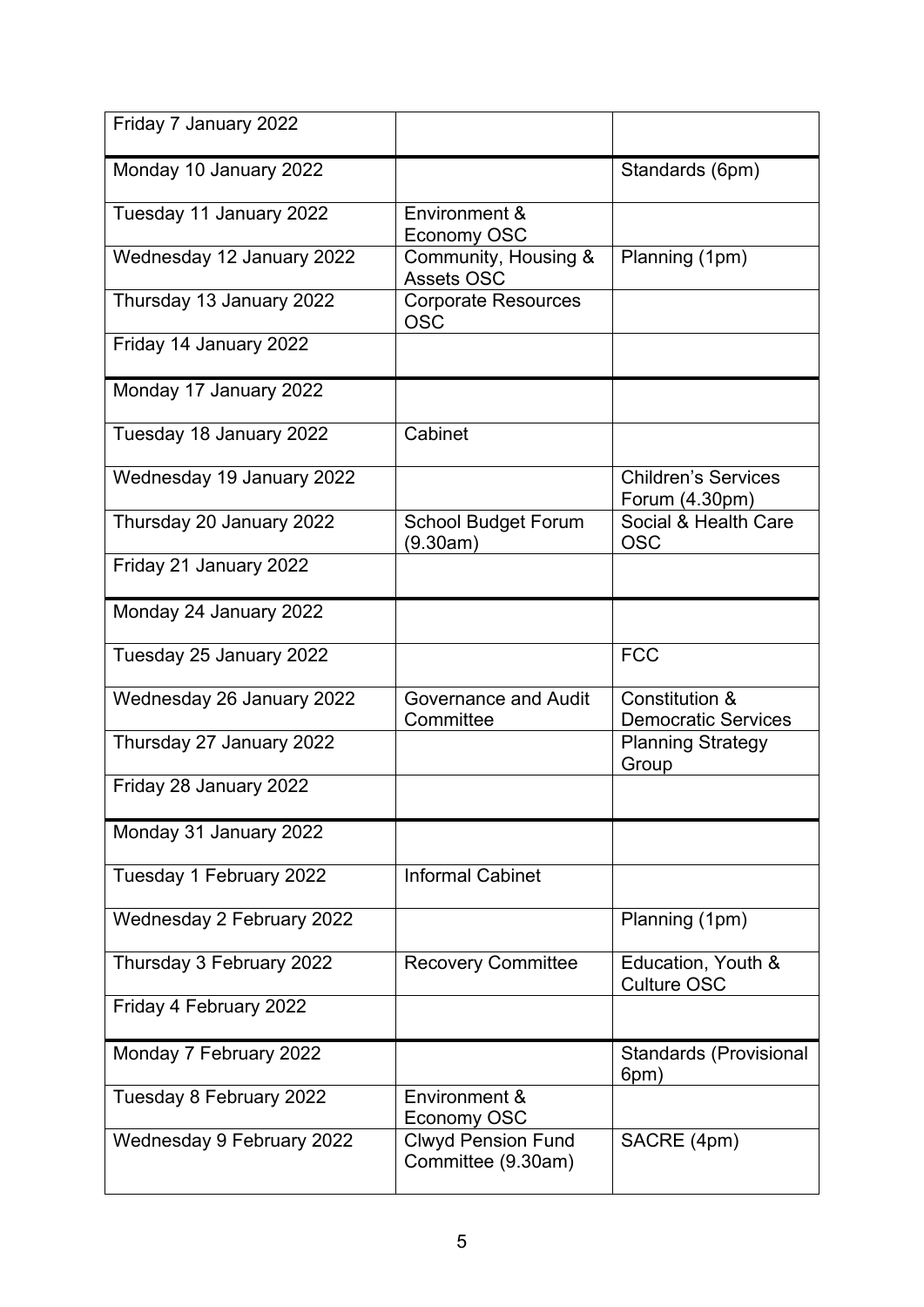|                            | Community, Housing &<br><b>Assets OSC</b> |                                              |
|----------------------------|-------------------------------------------|----------------------------------------------|
| Thursday 10 February 2022  | <b>Corporate Resources</b><br><b>OSC</b>  |                                              |
| Friday 11 February 2022    |                                           |                                              |
| Monday 14 February 2022    |                                           |                                              |
| Tuesday 15 February 2022   | Cabinet                                   | FCC (Budget &<br><b>Council Tax Setting)</b> |
| Wednesday 16 February 2022 | <b>Licensing Committee</b>                | Education<br>Consultative<br>Committee       |
| Thursday 17 February 2022  |                                           |                                              |
| Friday 18 February 2022    |                                           |                                              |
| Monday 21 February 2022    | <b>SCHOOL HOLIDAYS</b>                    |                                              |
| Tuesday 22 February 2022   | <b>SCHOOL HOLIDAYS</b>                    |                                              |
| Wednesday 23 February 2022 | <b>SCHOOL HOLIDAYS</b>                    |                                              |
| Thursday 24 February 2022  | <b>SCHOOL HOLIDAYS</b>                    | <b>RESERVED (FCC)</b>                        |
| Friday 25 February 2022    | <b>SCHOOL HOLIDAYS</b>                    |                                              |
| Monday 28 February 2022    |                                           |                                              |
| Tuesday 1 March 2022       | <b>Informal Cabinet</b>                   |                                              |
| Wednesday 2 March 2022     |                                           | Planning (1pm)                               |
| Thursday 3 March 2022      | <b>Recovery Committee</b>                 | Social & Health Care<br><b>OSC</b>           |
| Friday 4 March 2022        |                                           |                                              |
| Monday 7 March 2022        |                                           | Standards (6pm)                              |
| Tuesday 8 March 2022       | Environment &<br>Economy OSC              |                                              |
| Wednesday 9 March 2022     | Community, Housing &<br><b>Assets OSC</b> | <b>Children's Services</b><br>Forum (4.30pm) |
| Thursday 10 March 2022     | <b>Corporate Resources</b><br><b>OSC</b>  |                                              |
| Friday 11 March 2022       |                                           |                                              |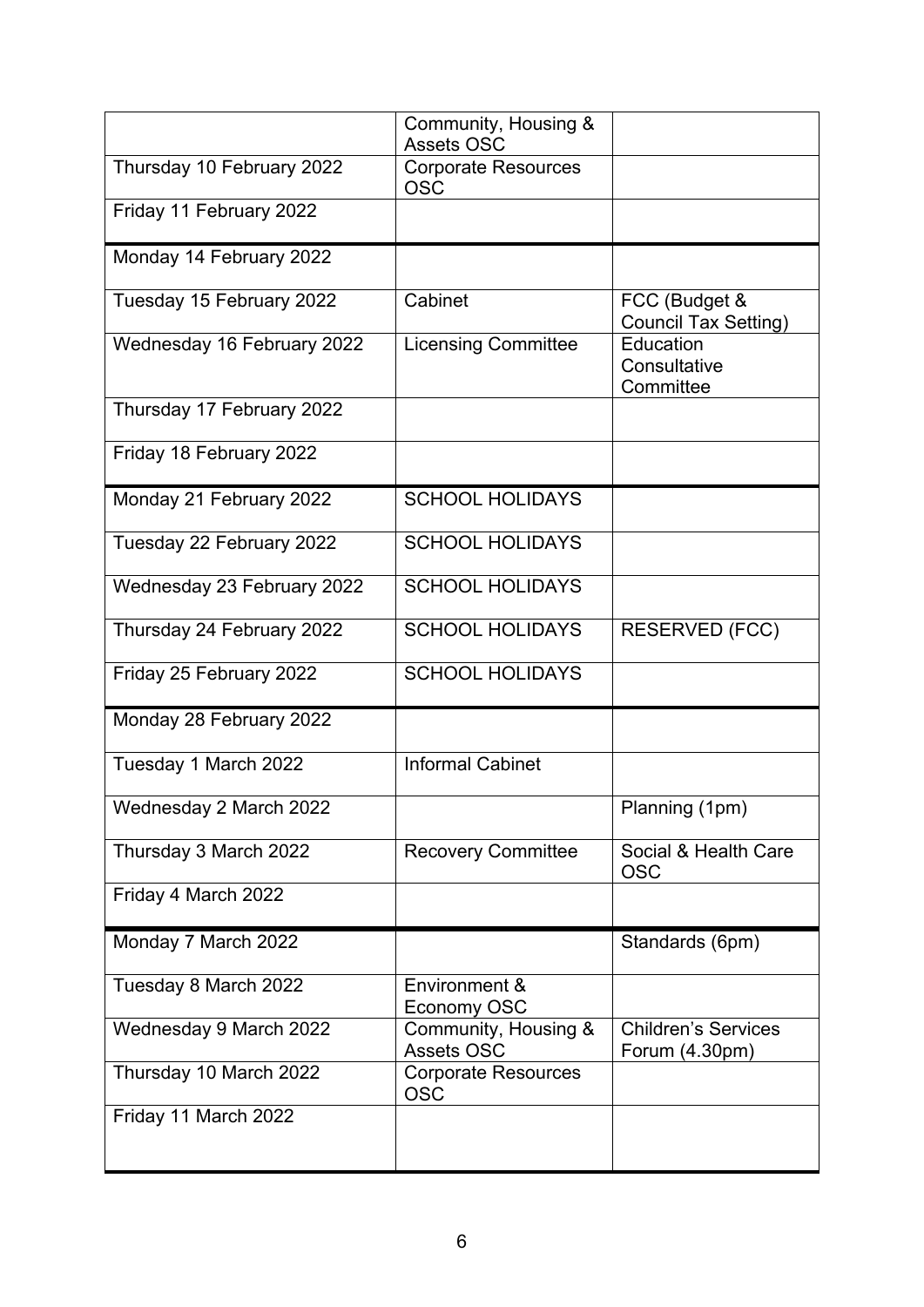| Monday 14 March 2022    |                                                 |                                                         |
|-------------------------|-------------------------------------------------|---------------------------------------------------------|
| Tuesday 15 March 2022   | Cabinet                                         |                                                         |
| Wednesday 16 March 2022 | <b>Clwyd Pension Fund</b><br>Committee (9.30am) | <b>Constitution &amp;</b><br><b>Democratic Services</b> |
| Thursday 17 March 2022  |                                                 | <b>Planning Strategy</b><br>Group                       |
| Friday 18 March 2022    |                                                 |                                                         |
| Monday 21 March 2022    |                                                 |                                                         |
| Tuesday 22 March 2022   |                                                 |                                                         |
| Wednesday 23 March 2022 | <b>Governance and Audit</b><br>Committee        |                                                         |
| Thursday 24 March 2022  | <b>School Budget Forum</b><br>(9.30am)          | Education, Youth &<br><b>Culture OSC</b>                |
| Friday 25 March 2022    |                                                 |                                                         |
| Monday 28 March 2022    |                                                 |                                                         |
| Tuesday 29 March 2022   |                                                 |                                                         |
| Wednesday 30 March 2022 |                                                 | Planning (1pm)                                          |
| Thursday 31 March 2022  |                                                 | FCC (Reserved)                                          |
| Friday 1 April 2022     |                                                 |                                                         |
| Monday 4 April 2022     |                                                 |                                                         |
| Tuesday 5 April 2022    |                                                 |                                                         |
| Wednesday 6 April 2022  |                                                 |                                                         |
| Thursday 7 April 2022   |                                                 |                                                         |
| Friday 8 April 2022     |                                                 |                                                         |
| Monday 11 April 2022    | <b>SCHOOL HOLIDAYS</b>                          |                                                         |
| Tuesday 12 April 2022   | <b>SCHOOL HOLIDAYS</b>                          |                                                         |
| Wednesday 13 April 2022 | <b>SCHOOL HOLIDAYS</b>                          |                                                         |
| Thursday 14 April 2022  | <b>SCHOOL HOLIDAYS</b>                          |                                                         |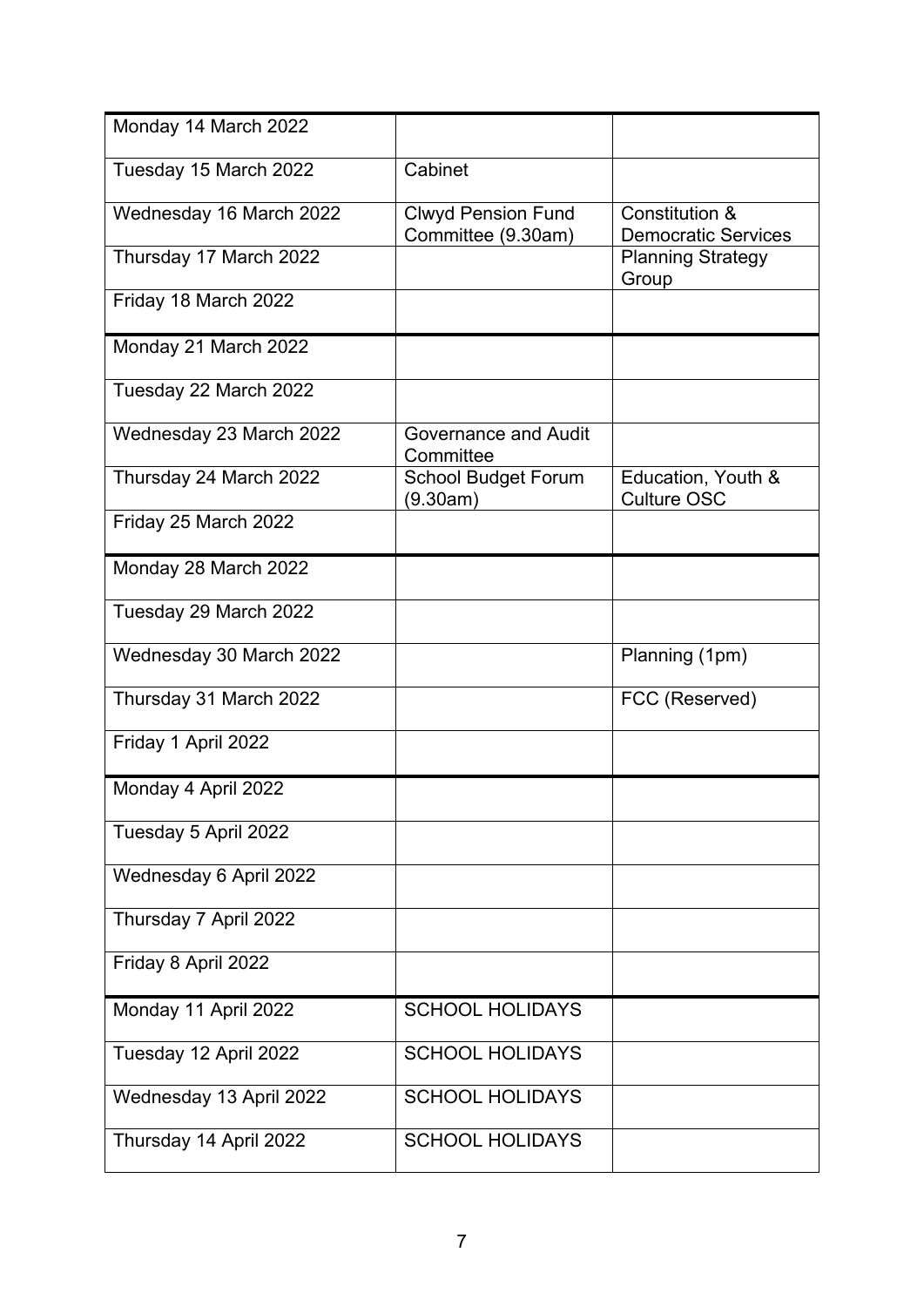| Friday 15 April 2022    | <b>SCHOOL HOLIDAYS</b><br><b>Bank Holiday</b> |  |
|-------------------------|-----------------------------------------------|--|
| Monday 18 April 2022    | <b>SCHOOL HOLIDAYS</b><br><b>Bank Holiday</b> |  |
| Tuesday 19 April 2022   | <b>SCHOOL HOLIDAYS</b>                        |  |
| Wednesday 20 April 2022 | <b>SCHOOL HOLIDAYS</b>                        |  |
| Thursday 21 April 2022  | <b>SCHOOL HOLIDAYS</b>                        |  |
| Friday 22 April 2022    | <b>SCHOOL HOLIDAYS</b>                        |  |
| Monday 25 April 2022    |                                               |  |
| Tuesday 26 April 2022   |                                               |  |
| Wednesday 27 April 2022 |                                               |  |
| Thursday 28 April 2022  |                                               |  |
| Friday 29 April 2022    |                                               |  |
| Monday 2 May 2022       | <b>Bank Holiday</b>                           |  |
| Tuesday 3 May 2022      |                                               |  |
| Wednesday 4 May 2022    |                                               |  |
| Thursday 5 May 2022     | <b>Local Government Election</b>              |  |
| Friday 6 May 2022       |                                               |  |
| Monday 9 May 2022       |                                               |  |
| Tuesday 10 May 2022     |                                               |  |
| Wednesday 11 May 2022   |                                               |  |
| Thursday 12 May 2022    |                                               |  |
| Friday 13 May 2022      |                                               |  |
| Monday 16 May 2022      |                                               |  |
| Tuesday 17 May 2022     |                                               |  |
| Wednesday 18 May 2022   |                                               |  |
|                         |                                               |  |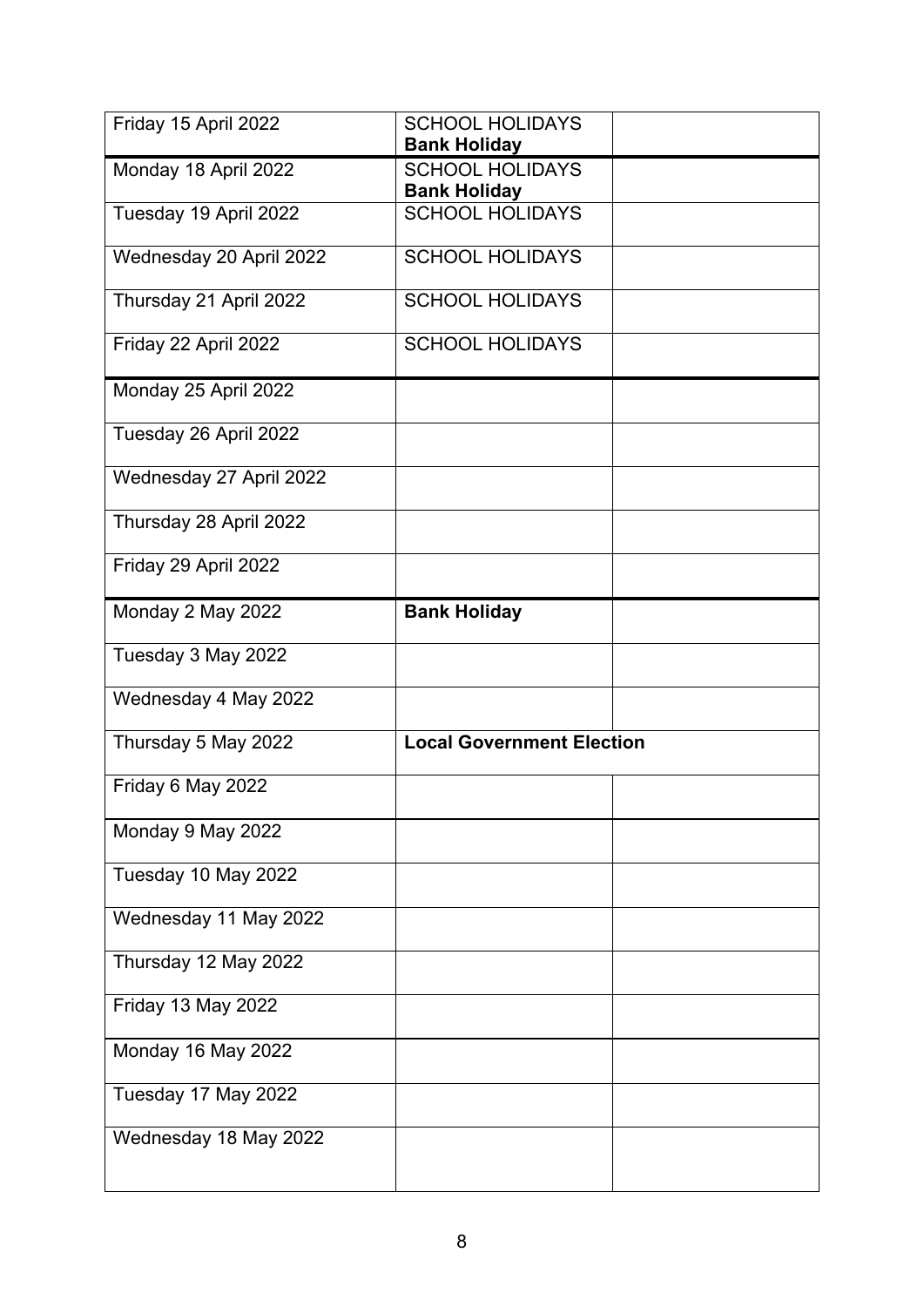| Thursday 19 May 2022   |                                                   |                                              |
|------------------------|---------------------------------------------------|----------------------------------------------|
| Friday 20 May 2022     |                                                   |                                              |
| Monday 23 May 2022     |                                                   |                                              |
| Tuesday 24 May 2022    | FCC (AGM)                                         |                                              |
| Wednesday 25 May 2022  |                                                   |                                              |
| Thursday 26 May 2022   |                                                   |                                              |
| Friday 27 May 2022     |                                                   |                                              |
| Monday 30 May 2022     | <b>SCHOOL HOLIDAYS</b><br><b>Bank Holiday</b>     |                                              |
| Tuesday 31 May 2022    | <b>SCHOOL HOLIDAYS</b><br><b>Informal Cabinet</b> |                                              |
| Wednesday 1 June 2022  | <b>SCHOOL HOLIDAYS</b>                            |                                              |
| Thursday 2 June 2022   | <b>SCHOOL HOLIDAYS</b><br><b>Bank Holiday</b>     |                                              |
| Friday 3 June 2022     | <b>SCHOOL HOLIDAYS</b><br><b>Bank Holiday</b>     |                                              |
| Monday 6 June 2022     |                                                   | Standards (6pm)                              |
| Tuesday 7 June 2022    | Environment &<br>Economy OSC                      | <b>Community, Housing</b><br>& Assets OSC    |
| Wednesday 8 June 2022  | <b>Governance and Audit</b><br>Committee          | SACRE (4pm)                                  |
| Thursday 9 June 2022   | <b>Corporate Resources</b><br><b>OSC</b>          | Social & Health Care<br><b>OSC</b>           |
| Friday 10 June 2022    |                                                   |                                              |
| Monday 13 June 2022    |                                                   |                                              |
| Tuesday 14 June 2022   | Cabinet                                           | <b>FCC</b>                                   |
| Wednesday 15 June 2022 | <b>Clwyd Pension Fund</b><br>Committee (9.30am)   | Planning (1pm)                               |
| Thursday 16 June 2022  |                                                   | Education, Youth &<br><b>Culture OSC</b>     |
| Friday 17 June 2022    |                                                   |                                              |
| Monday 20 June 2022    |                                                   |                                              |
| Tuesday 21 June 2022   |                                                   | Constitution &<br><b>Democratic Services</b> |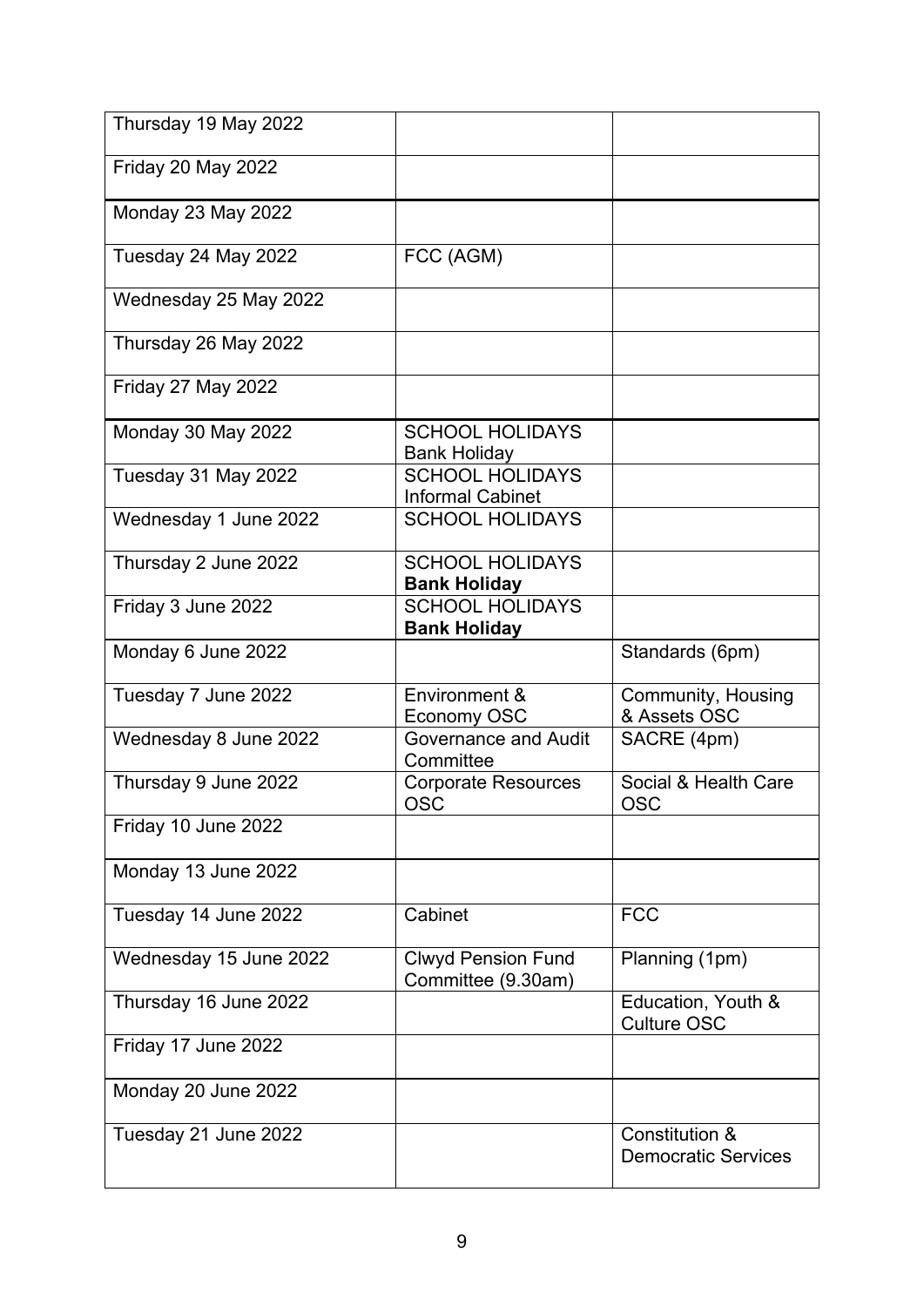| Wednesday 22 June 2022 |                                                              | <b>Children's Services</b><br>Forum (4.30pm)                                      |
|------------------------|--------------------------------------------------------------|-----------------------------------------------------------------------------------|
| Thursday 23 June 2022  | <b>School Budget Forum</b><br>(9.30am)                       | <b>Planning Strategy</b><br>Group                                                 |
| Friday 24 June 2022    |                                                              |                                                                                   |
| Monday 27 June 2022    |                                                              |                                                                                   |
| Tuesday 28 June 2022   | <b>Informal Cabinet</b>                                      |                                                                                   |
| Wednesday 29 June 2022 |                                                              |                                                                                   |
| Thursday 30 June 2022  |                                                              | Joint Education, Youth<br>& Culture OSC and<br>Social & Health Care<br><b>OSC</b> |
| Friday 1 July 2022     |                                                              |                                                                                   |
| Monday 4 July 2022     |                                                              | <b>Standards (Provisional</b><br>6pm)                                             |
| Tuesday 5 July 2022    | Environment &<br>Economy OSC                                 |                                                                                   |
| Wednesday 6 July 2022  | Community, Housing &<br><b>Assets OSC</b>                    | Planning (1pm)                                                                    |
| Thursday 7 July 2022   | <b>Corporate Resources</b><br><b>OSC</b>                     | Environment &<br><b>Economy OSC</b>                                               |
| Friday 8 July 2022     |                                                              |                                                                                   |
| Monday 11 July 2022    |                                                              |                                                                                   |
| Tuesday 12 July 2022   | Cabinet                                                      |                                                                                   |
| Wednesday 13 July 2022 | <b>Licensing Committee</b>                                   | Education<br>Consultative<br>Committee                                            |
| Thursday 14 July 2022  |                                                              | Education, Youth &<br><b>Culture OSC</b>                                          |
| Friday 15 July 2022    |                                                              |                                                                                   |
| Monday 18 July 2022    |                                                              |                                                                                   |
| Tuesday 19 July 2022   |                                                              |                                                                                   |
| Wednesday 20 July 2022 |                                                              | <b>Children's Services</b><br>Forum (4.30pm)                                      |
| Thursday 21 July 2022  | <b>SCHOOL HOLIDAYS</b><br>Social & Health Care<br><b>OSC</b> |                                                                                   |